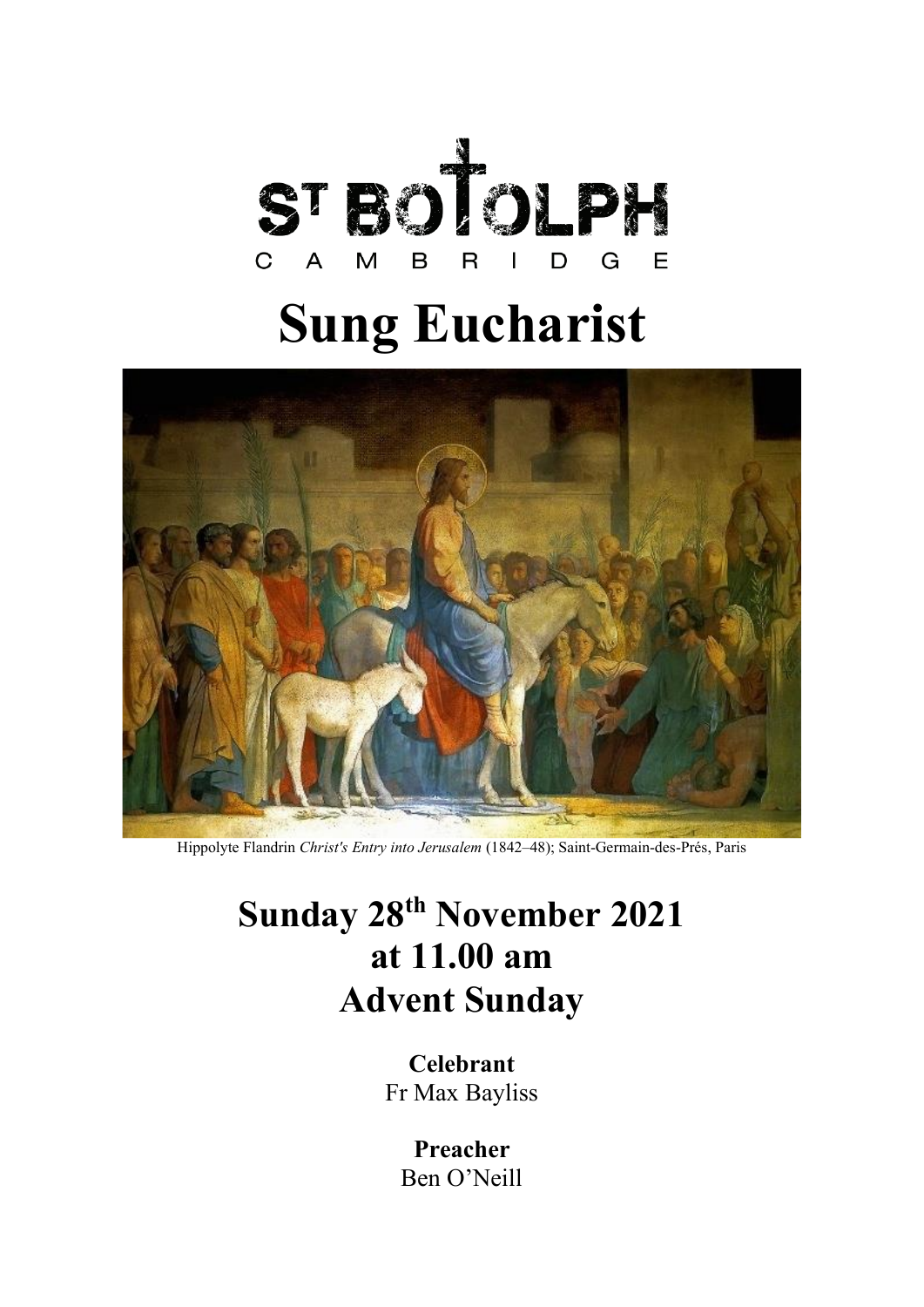#### **Organ music before the service JS Bach** Chorale Prelude *Wachet auf*

#### **WELCOME**

#### *THE INTROIT HYMN –* **NEH 11** *O come, O come, Emmanuel (omit verse 2)*

#### *THE LORD'S PRAYER*

OUR Father, which art in heaven, hallowed be thy name; thy kingdom come; thy will be done; in earth as it is in heaven. Give us this day our daily bread. And forgive us our J done; in earth as it is in heaven. Give us this day our daily bread. And forgive us our trespasses, as we forgive them that trespass against us. And lead us not into temptation; but deliver us from evil. **Amen**

#### *THE COLLECT FOR PURITY*

LMIGHTY God, unto whom all hearts be open, all desires known, and from whom no **ALMIGHTY God, unto whom all hearts be open, all desires known, and from whom no** secrets are hid; Cleanse the thoughts of our hearts by the inspiration of thy Holy Spirit, that we may perfectly love thee, and worthily magnify thy holy Name; through Christ our Lord. **Amen.** 

*THE TEN COMMANDMENTS*

GOD spake these words, and said;

*I* am the Lord thy God: Thou shalt have none other gods but me.

*Thou* shalt not make to thyself any graven image, nor the likeness of any thing that is in heaven above, or in the earth beneath, or in the water under the earth. Thou shalt not bow down to them, nor worship them.

*Thou* shalt not take the Name of the Lord thy God in vain: for the Lord will not hold him guiltless, that taketh his Name in vain.

*Remember* that thou keep holy the Sabbath day. Six days shalt thou labour, and do all that thou hast to do; but the seventh day is the Sabbath of the Lord thy God. In it thou shalt do no manner of work, thou, and thy son, and thy daughter, thy man-servant, and thy maid-servant, thy cattle, and the stranger that is within thy gates. For in six days the Lord made heaven and earth, the sea, and all that in them is, and rested the seventh day: wherefore the Lord blessed the seventh day, and hallowed it.

*Honour* thy father and thy mother; that thy days may be long in the land which the Lord thy God giveth thee.

*Thou* shalt do no murder.

*Thou* shalt not commit adultery.

*Thou* shalt not steal.

*Thou* shalt not bear false witness against thy neighbour.

*Thou* shalt not covet thy neighbour's house, thou shalt not covet thy neighbour's wife, nor his servant, nor his maid, nor his ox, nor his ass, nor any thing that is his.

Lord have mercy upon us and write all these thy laws in out hearts, we beseech thee.

Let us pray.

#### *THE COLLECT FOR THE SOVEREIGN*

LMIGHTY God, whose kingdom is everlasting, and power infinite: Have mercy upon the A LMIGHTY God, whose kingdom is everlasting, and power infinite: Have mercy upon the whole Church; and so rule the heart of thy chosen servant ELIZABETH, our Queen and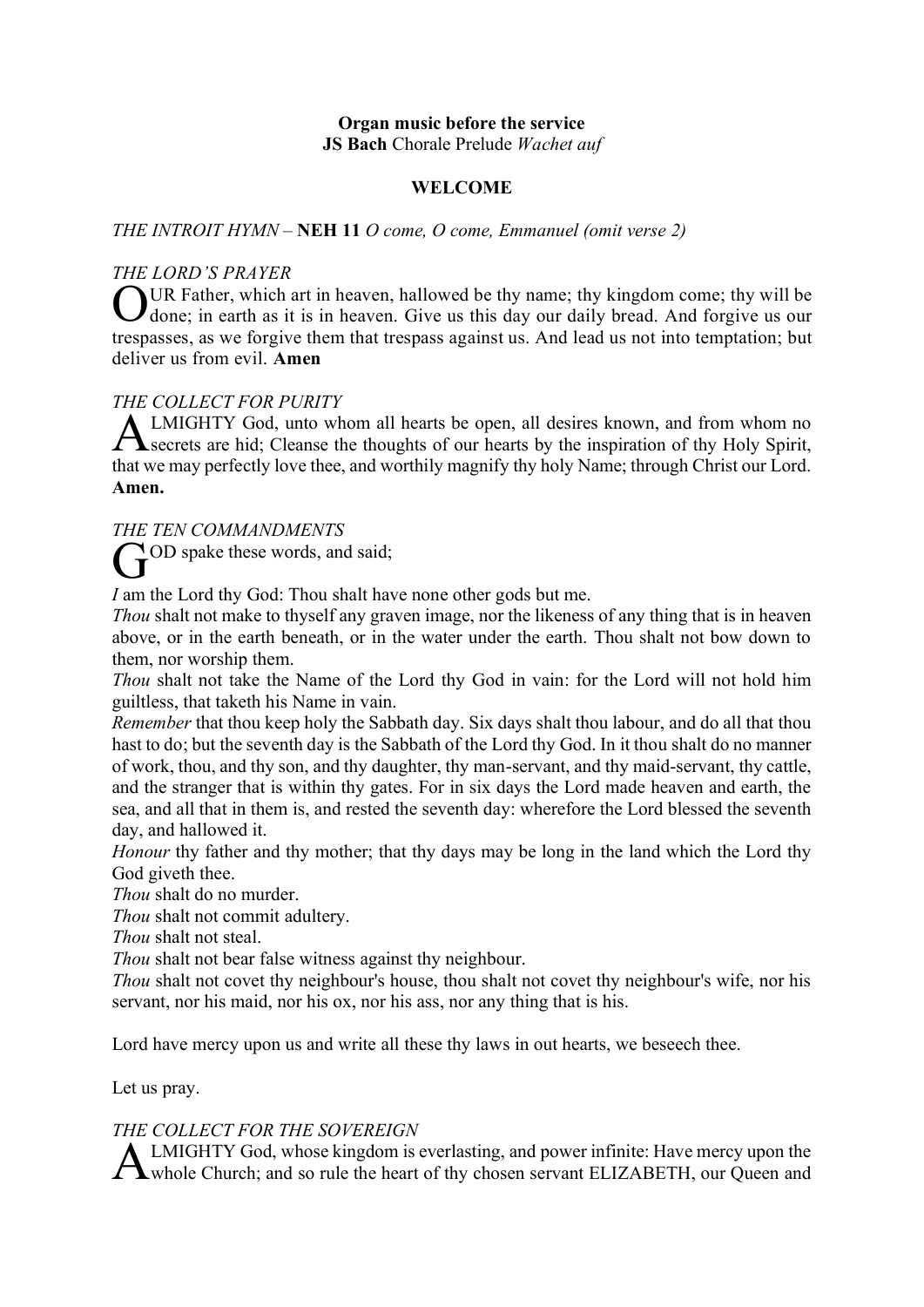Governor, that she (knowing whose minister she is) may above all things seek thy honour and glory: and that we, and all her subjects (duly considering whose authority she hath) may faithfully serve, honour, and humbly obey her, in thee, and for thee, according to thy blessed Word and ordinance; through Jesus Christ our Lord, who with thee and the Holy Ghost liveth and reigneth, ever one God, world without end. **Amen.**

#### *THE COLLECT OF THE DAY*

**ALMIGHTY God, give us grace that we may cast away the works of darkness, and put** upon us the armour of light, now in the time of this mortal life, in which thy Son Jesus upon us the armour of light, now in the time of this mortal life, in which thy Son Jesus Christ came to visit us in great humility; that in the last day, when he shall come again in his glorious Majesty, to judge both the quick and the dead, we may rise to the life immortal; through him who liveth and reigneth with thee and the Holy Ghost, now and ever. **Amen.**

### *THE EPISTLE (read by David Eastwood)*

*The Epistle is written in the thirteenth chapter of the letter of St Paul to the Romans, beginning at the eighth verse.*

WE no man any thing, but to love one another: for he that loveth another hath fulfilled the law. For this, Thou shalt not commit adultery, Thou shalt not kill, Thou shalt not steal, Thou shalt not bear false witness, Thou shalt not covet; and if there be any other commandment, it is briefly comprehended in this saying, namely, Thou shalt love thy neighbour as thyself. Love worketh no ill to his neighbour: therefore love is the fulfilling of the law. And that, knowing the time, that now it is high time to awake out of sleep: for now is our salvation nearer than when we believed. The night is far spent, the day is at hand: let us therefore cast off the works of darkness, and let us put on the armour of light. Let us walk honestly, as in the day; not in rioting and drunkenness, not in chambering and wantonness, not in strife and envying. But put ye on the Lord Jesus Christ, and make not provision for the flesh, to fulfil the lusts thereof. O

#### *Here endeth the Epistle.*

#### *THE GRADUAL HYMN* **NEH 9** *Lo! he comes with clouds descending*

#### *THE GOSPEL*

*The Holy Gospel is written in the twenty first chapter of the Gospel according to St Matthew, beginning at the firs verse.*

#### **Glory be to thee, O Lord.**

WHEN they drew nigh unto Jerusalem, and were come to Bethphage, unto the mount of Olives, then sent Jesus two disciples, saying unto them, Go into the village over against Olives, then sent Jesus two disciples, saying unto them, Go into the village over against you, and straightway ye shall find an ass tied, and a colt with her: loose them, and bring them unto me. And if any man say ought unto you, ye shall say, The Lord hath need of them; and straightway he will send them. All this was done, that it might be fulfilled which was spoken by the Prophet, saying, Tell ye the daughter of Sion, Behold, thy King cometh unto thee, meek, and sitting upon an ass, and a colt the foal of an ass. And the disciples went, and did as Jesus commanded them; and brought the ass, and the colt, and put on them their clothes, and they set him thereon. And a very great multitude spread their garments in the way; others cut down branches from the trees, and strawed them in the way. And the multitudes that went before,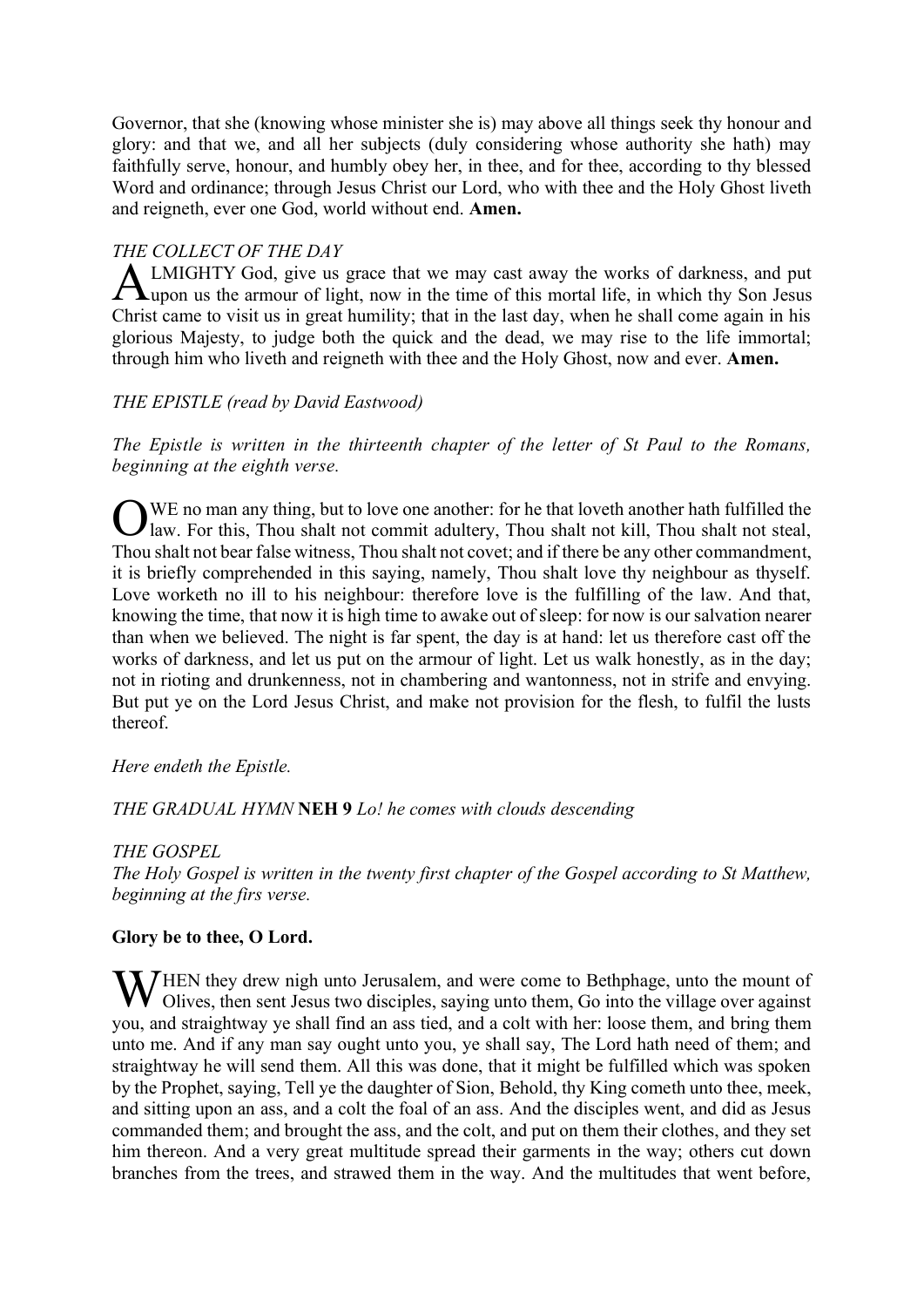and that followed, cried, saying, Hosanna to the Son of David; Blessed is he that cometh in the Name of the Lord; Hosanna in the Highest. And when he was come into Jerusalem all the city was moved, saying, Who is this? And the multitude said, This is Jesus the Prophet of Nazareth of Galilee. And Jesus went into the temple of God, and cast out all them that sold and bought in the temple; and overthrew the tables of the money-changers, and the seats of them that sold doves; and said unto them, It is written, My house shall be called the house of prayer; but ye have made it a den of thieves.

#### **Praise be to thee, O Christ.**

*THE NICENE CREED (Merbecke: NEH 542 – sung by all)*

**BELIEVE in one God**  I**the Father Almighty, Maker of heaven and earth, And of all things visible and invisible: And in one Lord Jesus Christ, the only-begotten Son of God, Begotten of his Father before all worlds, God of God, Light of Light, Very God of very God, Begotten, not made, Being of one substance with the Father, By whom all things were made: Who for us men and for our salvation came down from heaven, And was incarnate by the Holy Ghost of the Virgin Mary, And was made man, And was crucified also for us under Pontius Pilate. He suffered and was buried, And the third day he rose again according to the Scriptures, And ascended into heaven, And sitteth on the right hand of the Father. And he shall come again with glory to judge both the quick and the dead: Whose kingdom shall have no end. And I believe in the Holy Ghost, The Lord and giver of life, Who proceedeth from the Father and the Son, Who with the Father and the Son together is worshipped and glorified, Who spake by the Prophets. And I believe one Catholick and Apostolick Church. I acknowledge one Baptism for the remission of sins. And I look for the Resurrection of the dead, And the life of the world to come. Amen.**

*THE SERMON* **Ben O'Neill, Assistant Chaplain, Stamford School**

*THE OFFERTORY HYMN* **NEH 16** *Wake, O wake!*



#### *THE INTENTIONS*

Let us pray for the whole state of Christ's Church militant here on earth: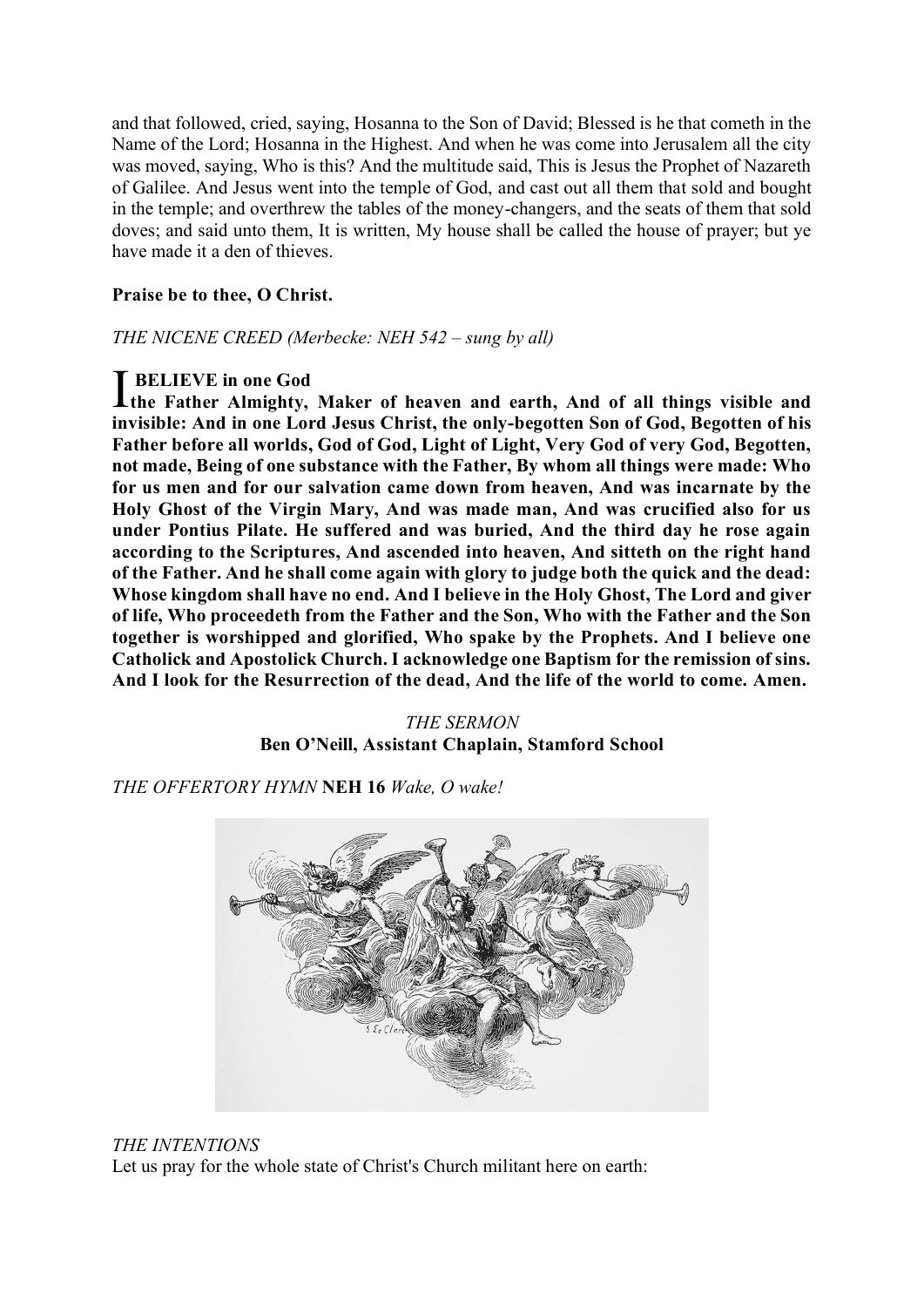#### *THE PRAYER FOR THE CHURCH MILITANT*

LMIGHTY and ever living God, who by thy holy Apostle hast taught us to make prayers, and supplications, and to give thanks for all men; We humbly beseech thee most mercifully to accept our oblations, and to receive these our prayers, which we offer unto thy Divine Majesty; beseeching thee to inspire continually the Universal Church with the spirit of truth, unity, and concord: And grant that all they that do confess thy holy Name may agree in the truth of thy holy Word, and live in unity and godly love. A

We beseech thee also to save and defend all Christian kings, princes and governors; and specially thy servant Elizabeth our Queen; that under her we may be godly and quietly governed: and grant unto her whole council, and to all that are put in authority under her, that they may truly and indifferently minister justice, to the punishment of wickedness and vice, and to the maintenance of thy true religion, and virtue.

Give grace, O heavenly Father, to all Bishops and Curates, that they may, both by their life and doctrine, set forth thy true and lively Word, and rightly and duly administer thy holy Sacraments.

And to all thy People give thy heavenly grace; and especially to this congregation here present; that, with meek heart and due reverence, they may hear, and receive thy holy Word; truly serving thee in holiness and righteousness all the days of their life.

And we most humbly beseech thee, of thy goodness, O Lord, to comfort and succour all them who, in this transitory life, are in trouble, sorrow, need, sickness, or any other adversity. And we also bless thy holy Name for all thy servants departed this life in thy faith and fear; beseeching thee to give us grace so to follow their good examples, that with them we may be partakers of thy heavenly kingdom. Grant this, O Father, for Jesus Christ's sake, our only Mediator and Advocate. **Amen.**

#### *THE INVITATION TO CONFESSION*

 $\mathcal{F}$ E that do truly and earnestly repent you of your sins, and are in love and charity with your The that do truly and earnestly repent you of your sins, and are in love and charity with your neighbours, and intend to lead a new life, following the commandments of God, and walking from henceforth in his holy ways; Draw near with faith, and take this holy Sacrament to your comfort; and make your humble confession to Almighty God, meekly kneeling upon your knees.

#### *THE CONFESSION*

LMIGHTY God, **Father of our Lord Jesus Christ, Maker of all things, Judge of all men; We acknowledge and bewail our manifold sins and wickedness, Which we, from time to time, most grievously have committed, By thought, word, and deed, Against thy Divine Majesty, Provoking most justly thy wrath and indignation against us. We do earnestly repent, And are heartily sorry for these our misdoings; The remembrance of them is grievous unto us; The burden of them is intolerable. Have mercy upon us, Have mercy upon us, most merciful Father; For thy Son our Lord Jesus Christ's sake, Forgive us all that is past; And grant that we may ever hereafter Serve and please thee In newness of life, To the honour and glory of thy Name; Through Jesus Christ our Lord. Amen.**  A

#### *THE ABSOLUTION*

LMIGHTY God, our heavenly Father, who of his great mercy hath promised **ALMIGHTY** God, our heavenly Father, who of his great mercy hath promised forgiveness of sins to all them that with hearty repentance and true faith turn unto him; Have mercy upon you; + pardon and deliver you from all your sins; confirm and strengthen you in all goodness; and bring you to life eternal; through Jesus Christ our Lord. **Amen**.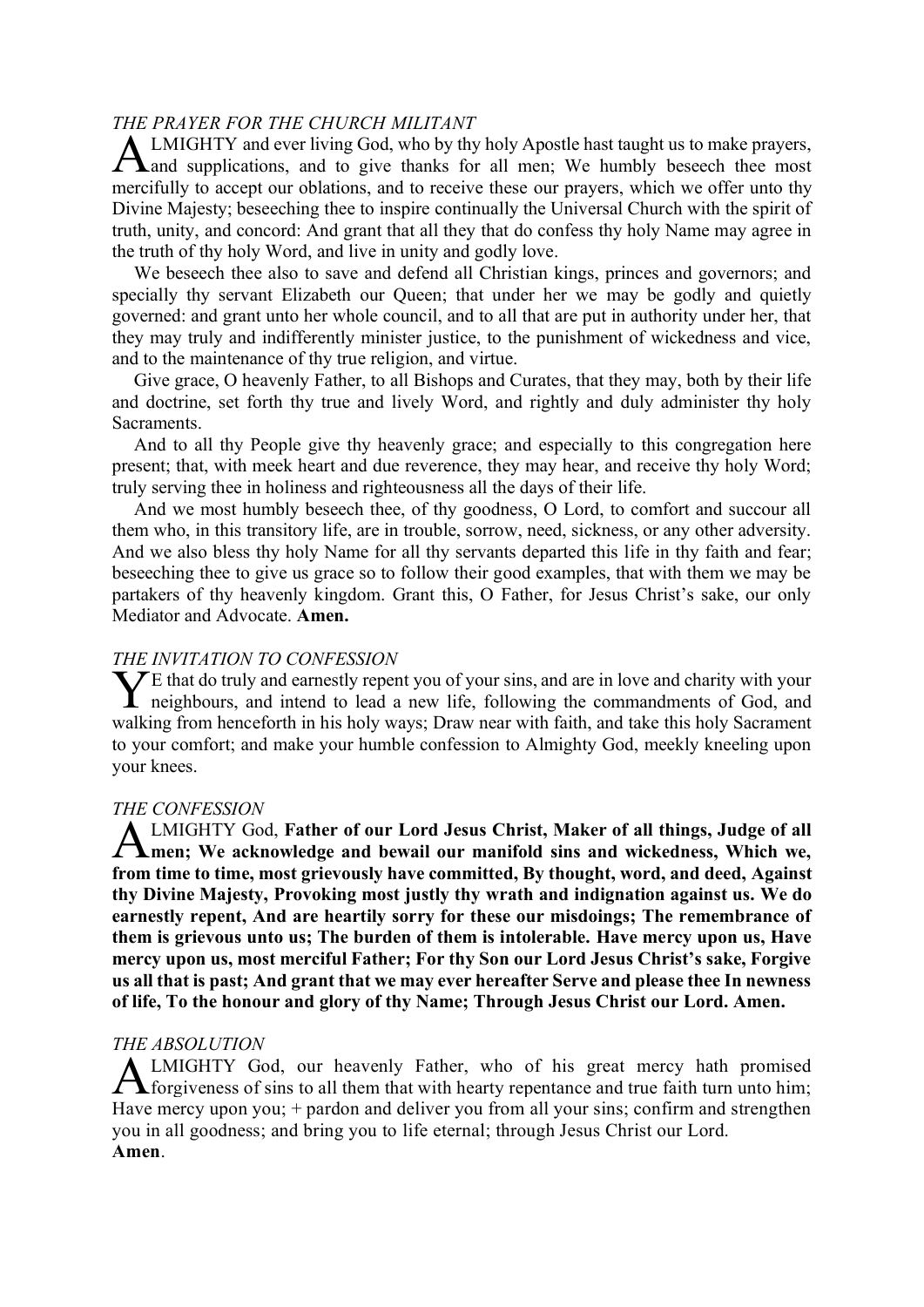#### *THE COMFORTABLE WORDS*

EAR what comfortable words our Saviour Christ saith unto all who truly turn to him.<br> *Come unto me, all ye that travail and are heavy laden, and I will refresh you. So God Come unto me, all ye that travail and are heavy laden, and I will refresh you. So God loved the world, that he gave his only-begotten Son, to the end that all that believe in him should not perish, but have everlasting life.* Hear also what Saint Paul saith. *This is a true saying, and worthy of all men to be received, That Christ Jesus came into the world to save sinners.* Hear also what Saint John saith. *If any man sin, we have an Advocate with the Father, Jesus Christ the righteous; and he is the propitiation for our sins.*

*THE SURSUM CORDA* he Lord be with you. The Lord be with you. Lift up your hearts. **We lift them up unto the Lord**. Let us give thanks unto our Lord God. **It is meet and right so to do.** 

It is very meet, right, and our bounden duty, that we should at all times, and in all places, give thanks unto thee, O Lord, Holy Father, Almighty, Everlasting God. Therefore with Angels and Archangels, and with all the company of heaven, we laud and magnify thy glorious Name; evermore praising thee, and singing:

#### *THE SANCTUS & BENEDICTUS (Merbecke: NEH 542 – sung by all)*

**THE STATE OF CONTRIGUES** (INTEGRATITY OF BRING BY any the start of the SINCH STATE) of the start are full of thy glory: Glory be to the cometh the name of the Lord. thee, O Lord most High. Amen. + Blessed is he that cometh in the name of the Lord. Hosanna in the highest.

#### *THE PRAYER OF HUMBLE ACCESS*

We do not presume to come to this thy Table, O merciful Lord, trusting in our own righteousness, but in thy manifold and great mercies. We are not worthy so much as to righteousness, but in thy manifold and great mercies. We are not worthy so much as to gather up the crumbs under thy Table. But thou art the same Lord, whose property is always to have mercy: Grant us therefore, gracious Lord, so to eat the flesh of thy dear Son Jesus Christ, and to drink his blood, that our sinful bodies may be made clean by his body, and our souls washed through his most precious blood, and that we may evermore dwell in him, and he in us. Amen.

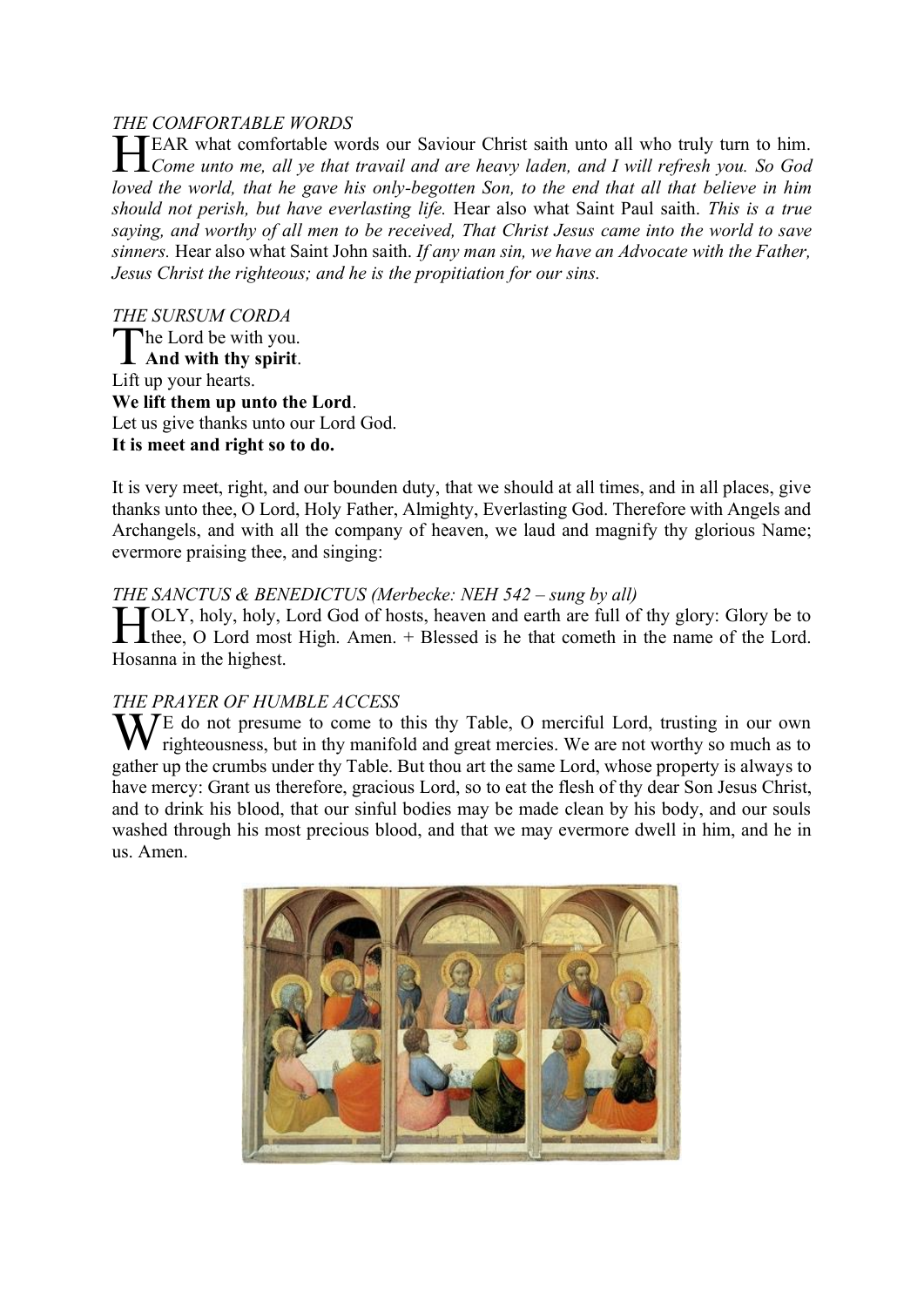#### *THE PRAYER OF CONSECRATION*

LMIGHTY God, our heavenly Father, who of thy tender mercy, didst give thine only Son Jesus Christ to suffer death upon the Cross for our redemption; who made there (by his one oblation of himself once offered) a full, perfect, and sufficient sacrifice, oblation, and satisfaction, for the sins of the whole world; and did institute, and in his holy Gospel command us to continue, a perpetual memory of that his precious death, until his coming again: Hear us, O merciful Father, we most humbly beseech thee; and grant that by the power of the Holy Spirit, we receiving these thy creatures of bread and wine, according to thy Son our Saviour Jesus Christ's holy institution, in remembrance of his death and passion, may be partakers of his most blessed + Body and Blood: Who, in the same night that he was betrayed, took Bread; and when he had given thanks, he brake it, and gave it to his disciples, saying: *Take, eat, this is my Body, which is given for you; Do this in remembrance of me. Likewise, after supper, he* took the Cup; and, when he had given thanks, he gave it to them, saying: *Drink ye all of this; for this is my Blood of the New Testament, which is shed for you, and for many, for the remission of sins; Do this, as oft as ye shall drink it, in remembrance of me.* Amen. A

*THE AGNUS DEI (Merbecke: NEH 542 – sung by all)*

#### *THE INVITATION*

The Body of our Lord Jesus Christ, which was given for thee, preserve thy body and soul unto everlasting life: Take and eat this in remembrance that Christ died for thee, and feed on him in thy heart by faith with thanksgiving.

#### *THE COMMUNION*

#### **Communion Anthem Michael Praetorius** *Nun komm der Heiland Heiden*

Nun komm der Heiden Heiland, der Jungfrauen Kind erkannt, daß sich wunder alle Welt,

*Now come, Saviour of the heathen, recognized as the Virgin's Child, so that the world marvels.*

#### **Hymn NEH 275** *Blessed Jesu, Mary's Son*

#### *THE LORD'S PRAYER*

OUR Father, which art in heaven, hallowed be thy name; thy kingdom come; thy will be done; in earth as it is in heaven. Give us this day our daily bread. And forgive **be done; in earth as it is in heaven. Give us this day our daily bread. And forgive us our trespasses, as we forgive them that trespass against us. And lead us not into temptation; but deliver us from evil. For thine is the kingdom, the power and the glory, for ever and ever. Amen.**

#### *THE PRAYER OF OBLATION*

LORD and heavenly Father, we thy humble servants entirely desire thy fatherly goodness mercifully to accept this our sacrifice of praise and thanksgiving; most humbly beseeching thee to grant, that by the merits and death of thy Son Jesus Christ, and through faith in his blood, we and all thy whole Church may obtain remission of our sins, and all other benefits of his passion. And here we offer and present unto thee, O Lord, ourselves, our souls and bodies, to be a reasonable, holy, and lively sacrifice unto thee; humbly beseeching thee, that all we, who are partakers of this Holy Communion, may be fulfilled with thy grace and heavenly benediction. And although we be unworthy, through our manifold sins, to offer unto thee any O